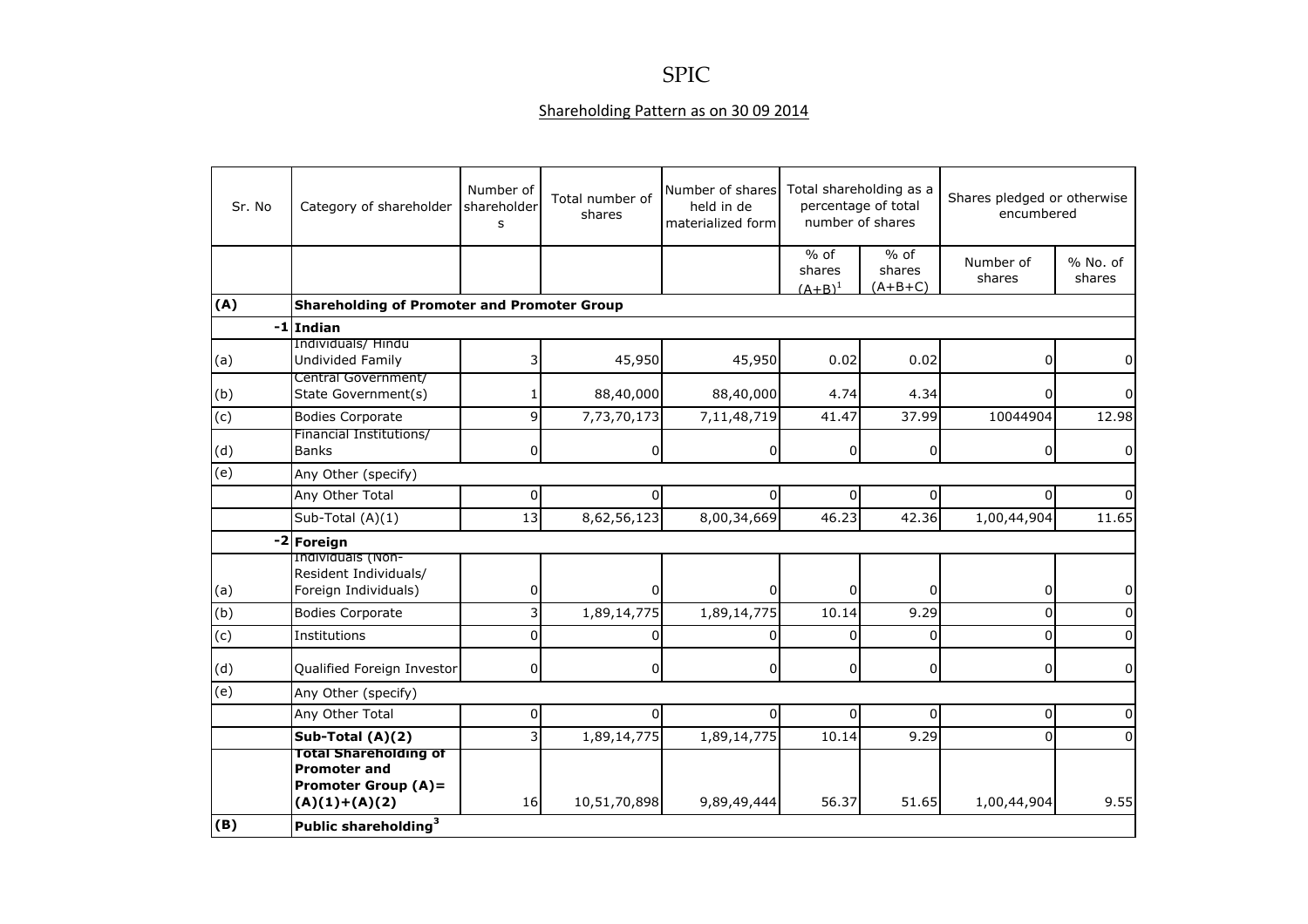|                | -1 Institutions                                                                        |                |                |                |          |                |                |              |  |
|----------------|----------------------------------------------------------------------------------------|----------------|----------------|----------------|----------|----------------|----------------|--------------|--|
| (a)            | Mutual Funds/ UTI                                                                      | 13             | 38,095         | 25,795         | 0.02     | 0.02           | $\Omega$       |              |  |
| (b)            | Financial Institutions/<br><b>Banks</b>                                                | 24             | 50,28,032      | 50,15,507      | 2.69     | 2.47           | 0              |              |  |
| (c)            | Central Government/<br>State Government(s)                                             | 0              | 0              | 0              | $\Omega$ | $\overline{0}$ | 0              | 0            |  |
| $\overline{d}$ | Venture Capital Funds                                                                  | $\mathbf 0$    | $\Omega$       | $\Omega$       | ΩI       | $\Omega$       | 0              | <sup>0</sup> |  |
| (e)            | <b>Insurance Companies</b>                                                             | $\mathbf{1}$   | 3,04,220       | 3,04,220       | 0.16     | 0.15           | $\mathbf 0$    |              |  |
| (f)            | Foreign Institutional<br>Investors                                                     | 12             | 3,59,563       | 3,51,413       | 0.19     | 0.18           | 0              | 0            |  |
| (g)            | Foreign Venture Capital<br>Investors                                                   | 0              |                | 0              | 0        | $\overline{0}$ | 0              | 0            |  |
| (h)            | Qualified Foreign Investor                                                             | 0              | $\overline{0}$ | $\overline{0}$ | 0        | $\overline{0}$ | $\overline{0}$ | 0            |  |
| (i)            | Any Other (specify)                                                                    |                |                |                |          |                |                |              |  |
|                | Any Other Total                                                                        | 0              |                | 0              | 0        | $\Omega$       | 0              |              |  |
|                | Sub-Total (B)(1)                                                                       | 50             | 57,29,910      | 56,96,935      | 3.07     | 2.81           | $\mathbf 0$    |              |  |
| $-2$           | <b>Non-institutions</b>                                                                |                |                |                |          |                |                |              |  |
| (a)            | <b>Bodies Corporate</b>                                                                | 749            | 80,81,430      | 78,30,400      | 4.33     | 3.97           | $\overline{0}$ | $\Omega$     |  |
| (b)            | Individuals                                                                            |                |                |                |          |                |                |              |  |
| (i)            | Individual shareholders<br>holding nominal share<br>capital up to Rs. 1 lakh           | 68,922         | 3,73,39,788    | 3,27,50,167    | 20.01    | 18.34          | $\overline{0}$ | 0            |  |
| (i)            | Individual shareholders<br>holding nominal share<br>capital in excess of Rs. 1<br>lakh | 231            | 2,79,35,996    | 2,77,80,996    | 14.97    | 13.72          | 0              |              |  |
| (c)            | Qualified Foreign Investor                                                             | 0              | 0              | 0              | 0        | $\overline{0}$ | 0              | $\Omega$     |  |
| (d)            | Any Other (specify)                                                                    |                |                |                |          |                |                |              |  |
|                | <b>Trusts</b>                                                                          | 4              | 171000         | 171000         | 0.09     | 0.08           | <b>NA</b>      | <b>NA</b>    |  |
|                | <b>OCBs</b>                                                                            | $\overline{2}$ | 39800          | 39150          | 0.02     | 0.02           | <b>NA</b>      | <b>NA</b>    |  |
|                | <b>NRIS</b>                                                                            | 439            | 1563292        | 1549846        | 0.84     | 0.77           | <b>NA</b>      | <b>NA</b>    |  |
|                | <b>Clearing Members</b>                                                                | 113            | 541422         | 541422         | 0.29     | 0.27           | <b>NA</b>      | <b>NA</b>    |  |
|                | Any Other Total                                                                        | 558            | 23,15,514      | 23,01,418      | 1.24     | 1.14           | $\Omega$       | $\Omega$     |  |
|                | Sub-Total(B)(2)                                                                        | 70,460         | 7,56,72,728    | 7,06,62,981    | 40.56    | 37.16          | $\Omega$       | $\Omega$     |  |